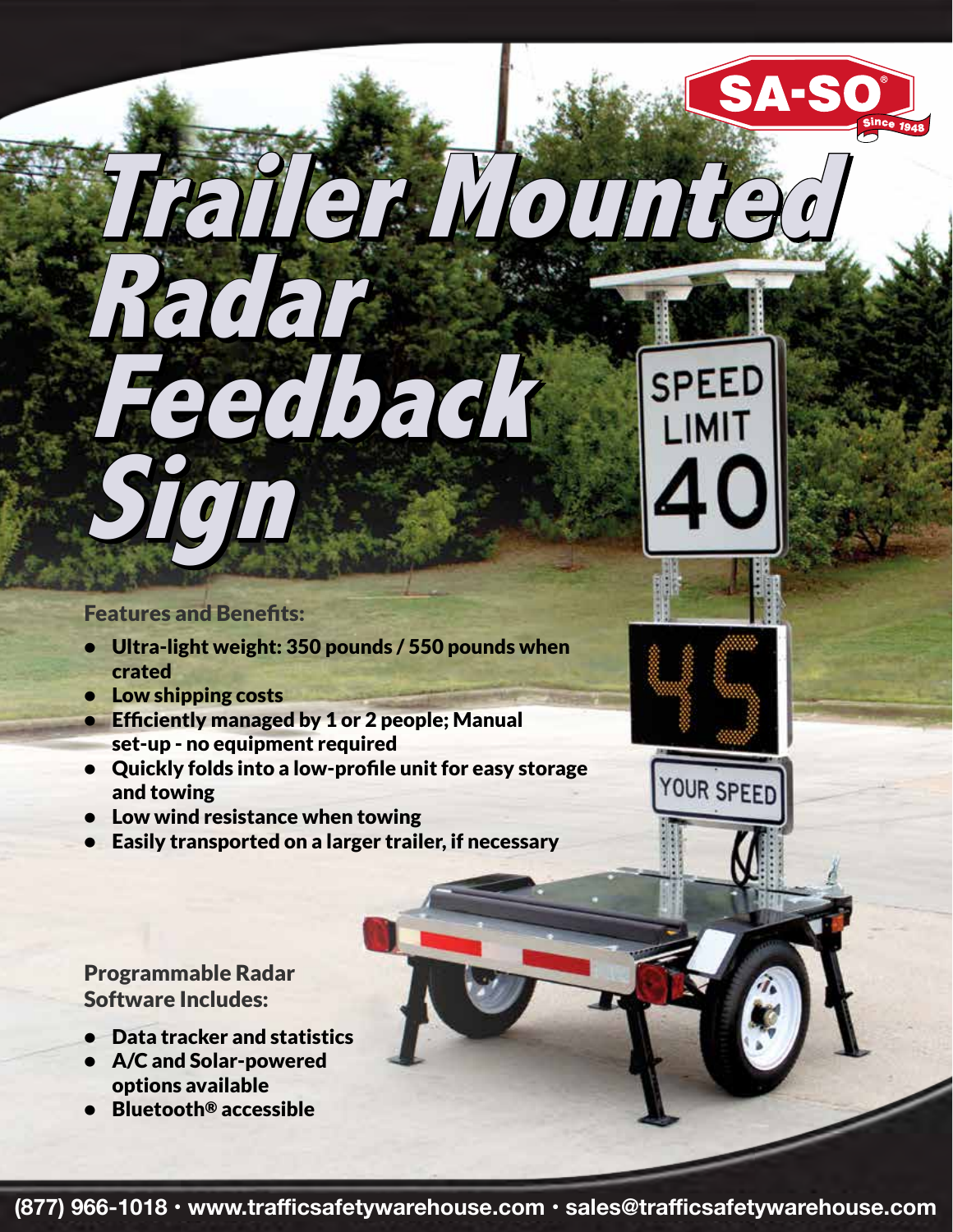## Trailer Mounted Radar Feedback Sign

SA-SO'S Trailer Mounted Radar Feedback Speed Sign provides all the benefts of the standard Radar Feedback Sign and includes an ultra-light weight trailer, making it easy to move, set-up, and tow. This effcient product kit helps calm traffc and reduce speeding by displaying the driver's current speed and notifying them of the legal speed limit in a particular area.



#### **Signage**

The printed signs are MUTCD compliant, and the electronic 15*"* digital display portion of the sign can be AC- or solar-powered. To complete your set up: choose a speed limit aluminum sign, an electronic sign, and an aluminum "YOUR SPEED" sign. All trailers are uniform and standard.





Easy up, easy down stabilizers provide a reliable platform to resist wind gusts. **Corner Stabilizers**





**Solar and Electric Cabinet**

All wiring contained within vertical structure.

Employing a standard  $1\frac{7}{8}$ " ball hitch makes connecting the Trailer Mounted Radar Feedback Sign accessible to most vehicles. (Tailgate mural not included). **Standard 1 7 /8" Ball Hitch**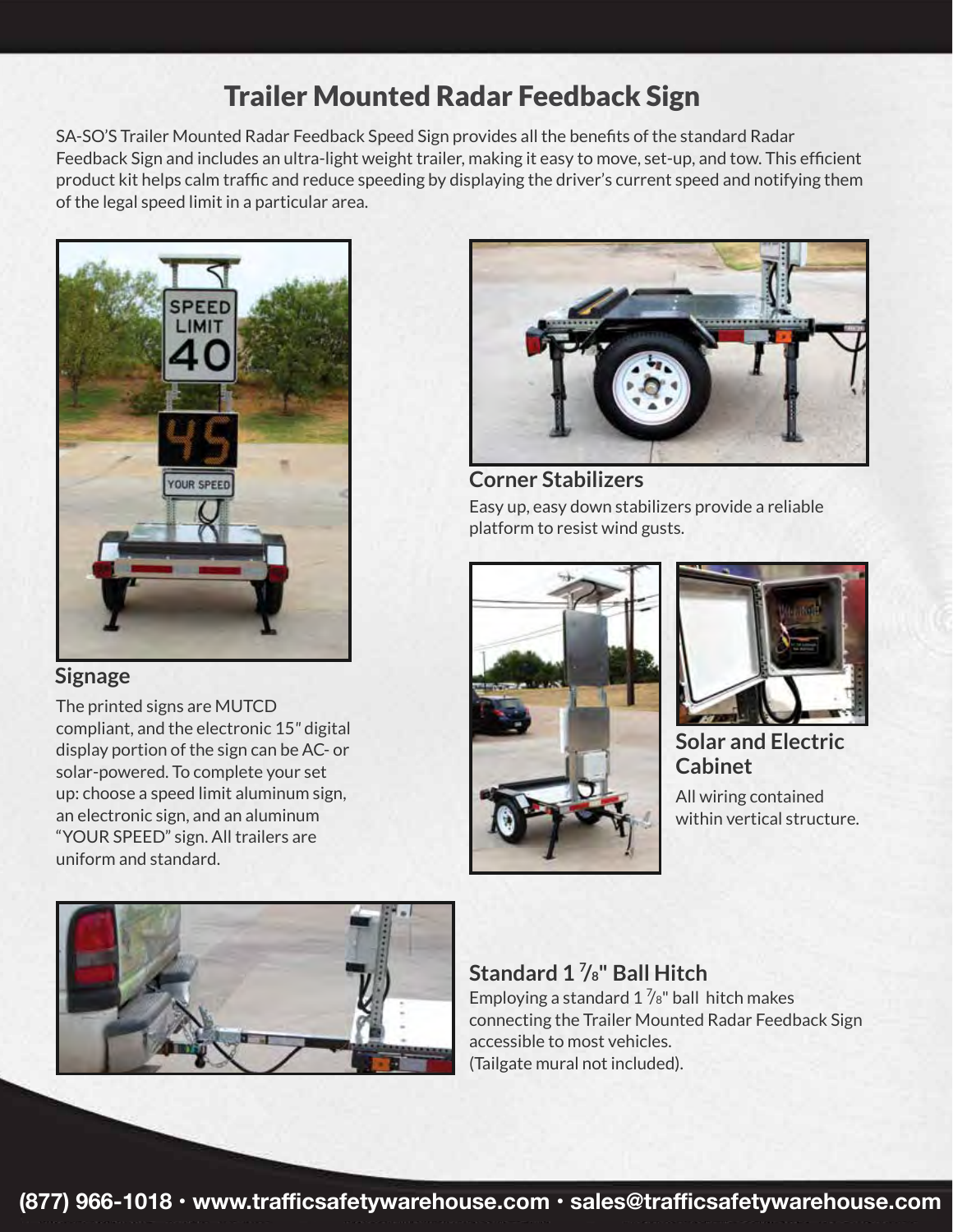### **Trailer Mounted Radar Feedback Sign Setup and Removal**



Accordion fold design makes setup and removal of device as easy as 1, 2, 3.

The radar unit is protected when the device is in the safe travel confguration.









#### **Compact and Lightweight**

The trailer weighs approximately 350 pounds independently and about 550 pounds when crated. Because of its low weight the Trailer Mounted Radar Feedback Sign is easily maneuvered manually by one or two people and causes little-to-no grass damage.